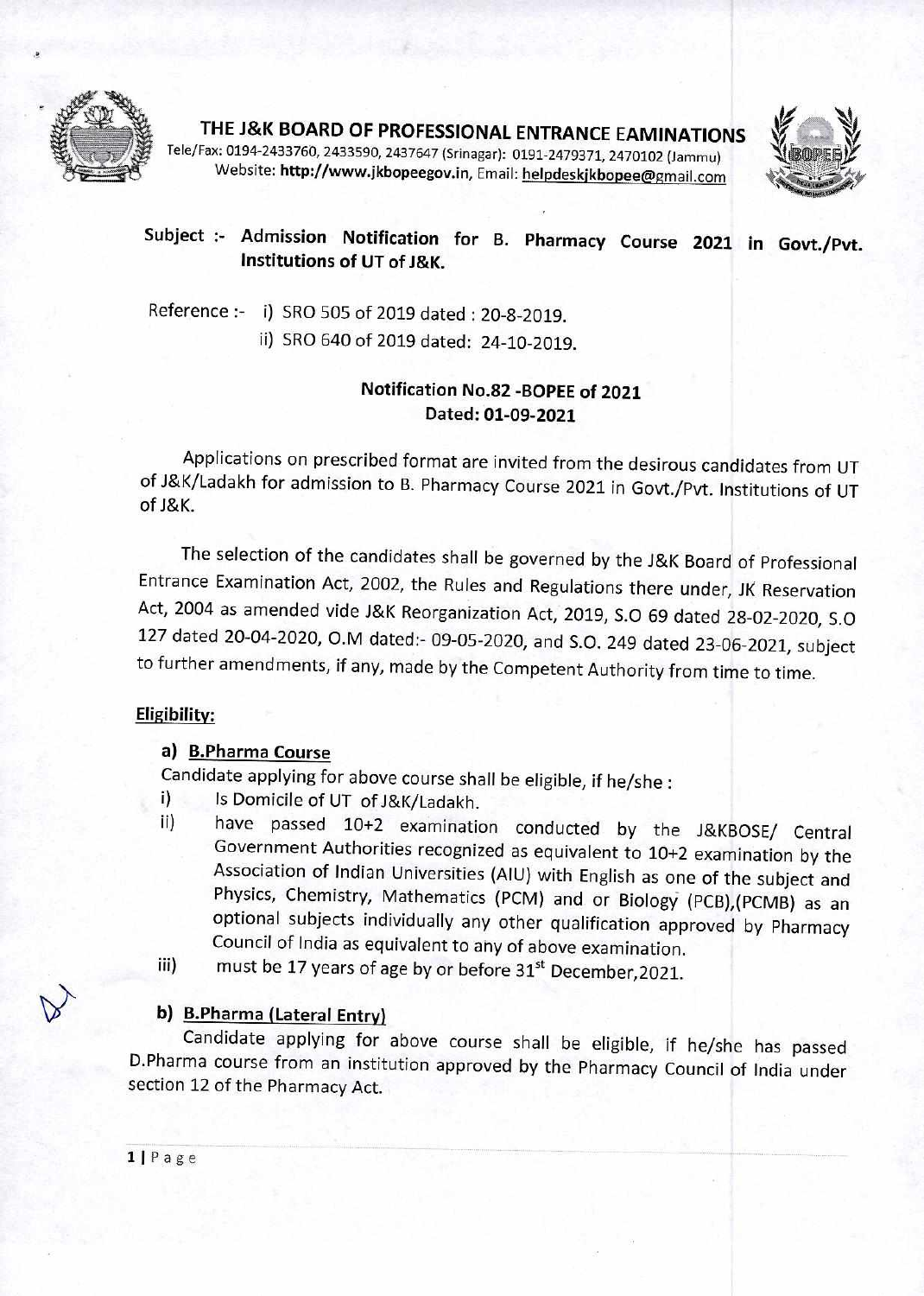#### Submission of Application Forms:

The interested candidates have to submit their respective Registration Forms through offline mode along with the following self attested certificates at BOPEE office Jammu/Srinagar w.e.f. **03-09-2021 to 17-09-2021 upto 04.00 P.M.** during working days only. The application Form shall be available at BOPEE office Jammu/Srinagar and is also annexed as **Annexure "A"** to this Notification the application form shall be accompanied by the following documents:-

- I) Domicile certificate of UT of J&K/Ladakh as the case may be. For Candidates of UT of Ladakh, ST certificate issued by the Competent Authority of Ladakh shall be treated as Domicile Certificate.
- II) Marks card of Qualifying examination (10+2),
- 111) Marks card of D.Pharma course (For candidates applying for B.Pharm. Lateral Entry only)
- IV) Date of Birth  $(10^{th}$  Marks card/Diploma) issued by the Board,
- V) Category certificate, including (TFW) i.e. Tuition Fee Waiver, if any,
- VI) Fee of Rs 1500/= to be paid either through POS machine available at BOPEE office Jammu/Srinagar by Debit/Credit card.

However, it is for the information of all concerned that afore-titled documents as required for submission of application form shall be considered provisional and subject to change(s), if any, made /issued by the Government/ BOPEE subsequently.

#### **Note-1 :-**

- a) The eligibility is bare minimum/provisional and shall be subject to such changes/bench marks as may be fixed by the concerned University/Authority. The Board shall on receipt of any such communication from the concerned notify the same.
- b) The information in the application form of the candidate shall in no case be construed as an acceptance of that information/category certificate by the BOPEE. Therefore, if at any stage, it is found that candidate has provided false or incorrect information in respect of any eligibility condition, his/her candidature will be cancelled without any further notice.
- c) The category seats shall be allotted in Govt. Institutions only but not in the Pvt. Institution.

#### **Instructions:**

**Original Documents as mentioned above are** required to be submitted in the concerned Institutions at the time of Admission once Provisionally selected.

#### **Mode of Selection/Admission:-**

**The** seats shall be filled strictly on the basis of merit secured by the candidate(s) in qualifying examination i.e. in  $12^{th}$  class / entrance test if any held.

 $2|Page$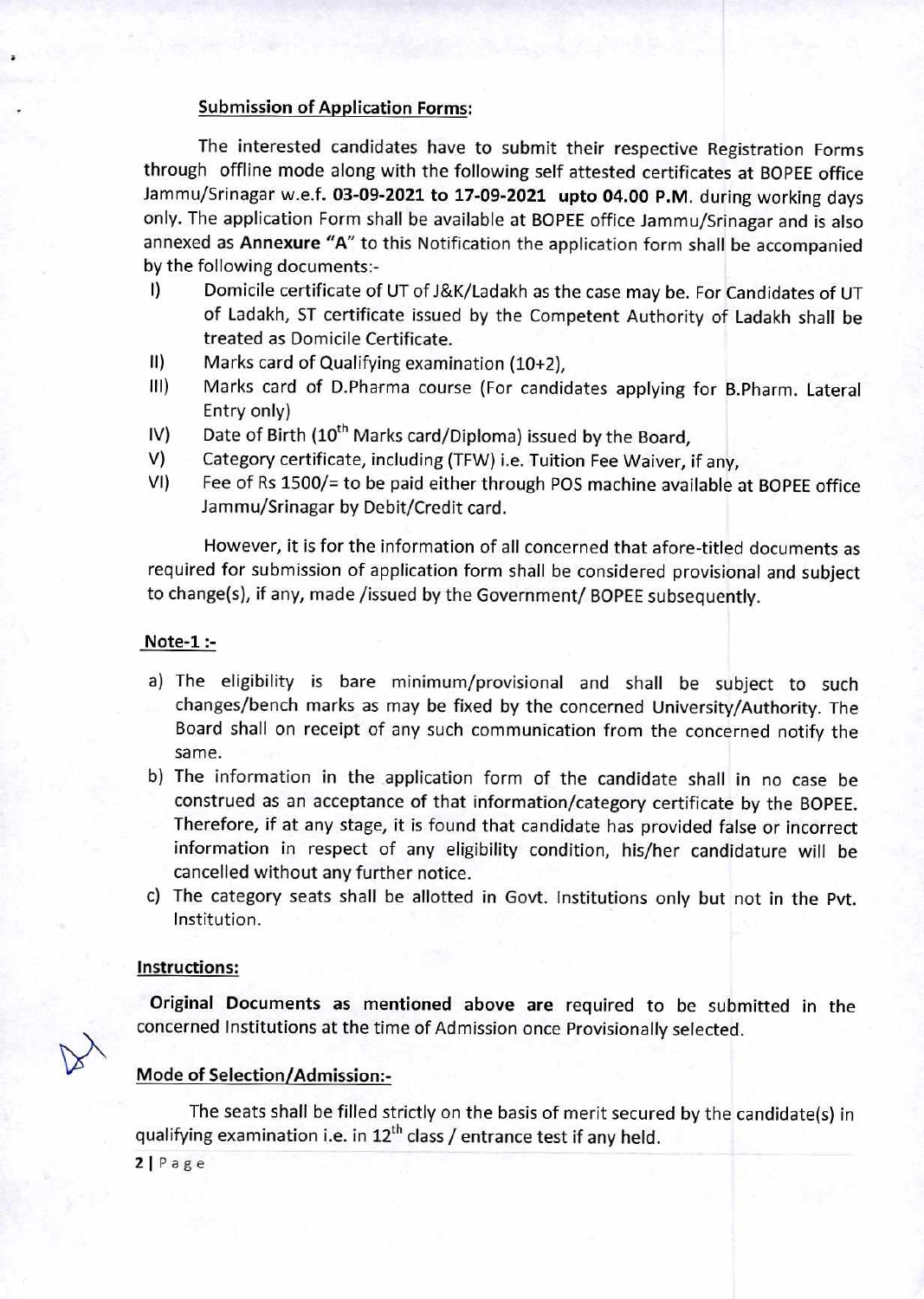In case two or more candidates having same score in 12<sup>th</sup> class, then their tie shall be resolved by considering the following:-

- i) marks obtained by the Candidates in Chemistry, followed by
- ii) marks obtained by the Candidates in Physics,
- iii) the D.O.B of Candidates i.e candidate older in age shall be taken into consideration
- iv) in case of further tie, the first alphabet of candidate name be considered.

#### **Intake capacity of Institute for B-Pharma. Course-2021**

**{Prabha Harjilal College of Pharmacy & Preclinical Sciences Madr-e-Meharban Campus of Health Sciences Jammu),** 

| Total<br>intake | Supernumerary<br>seats<br>intake) | under   Supernumerary<br>under<br>seats<br>sanctioned Lateral Entry (10% of total Tuition fee waiver (TFW) (5% of<br>total intake) |
|-----------------|-----------------------------------|------------------------------------------------------------------------------------------------------------------------------------|
| 60 seats        | 6 seats                           | 3 seats                                                                                                                            |

### Note-2:-

- a) In case, the Board receives any other approved B. Pharmacy course college/institute, before issuance of list of Provisionally selected candidates, the selection shall be made through counselling process on the basis of merit cum preference basis & fresh preferences shall be entertained by the Board on the day of counselling, wherever required.
- b) Mere filling of Application form shall not confer any right to the Candidates for admission.
- c) The Board has right to reject any application form at any stage, if found false without issuing any notice to the Candidates.

#### **Note-3:-**

- i) The seats under Tuition Fee Waiver (TFW) shall be filled up by the Board after completion of first / second round of admission, as may be decided by the Board.
- ii) The supernumerary (10%) of total intake i.e 6 seats under Economically Weaker Sections (EWS) shall be filled as per SO 69 dated:- 28-02-2020 and OM dated:- 09-05-2020, S.O. 249 dated 23-06-2021, issued by J&K Social Welfare Department **"provided that the benefit of reservation under this clause shall be available only in respect of those institutions, where the intake capacity of seats has been increased by the Competent Authority from time to time for the said purpose"**
- iii) The TFW seats in this course shall be allotted to those eligible candidates only whose annual income of the family from all sources is less than Rs. 4.50 lacs or likely to change as and when notified by the UT Government of J&K . The approved format for TWF certificate is available as **Annexure "B"**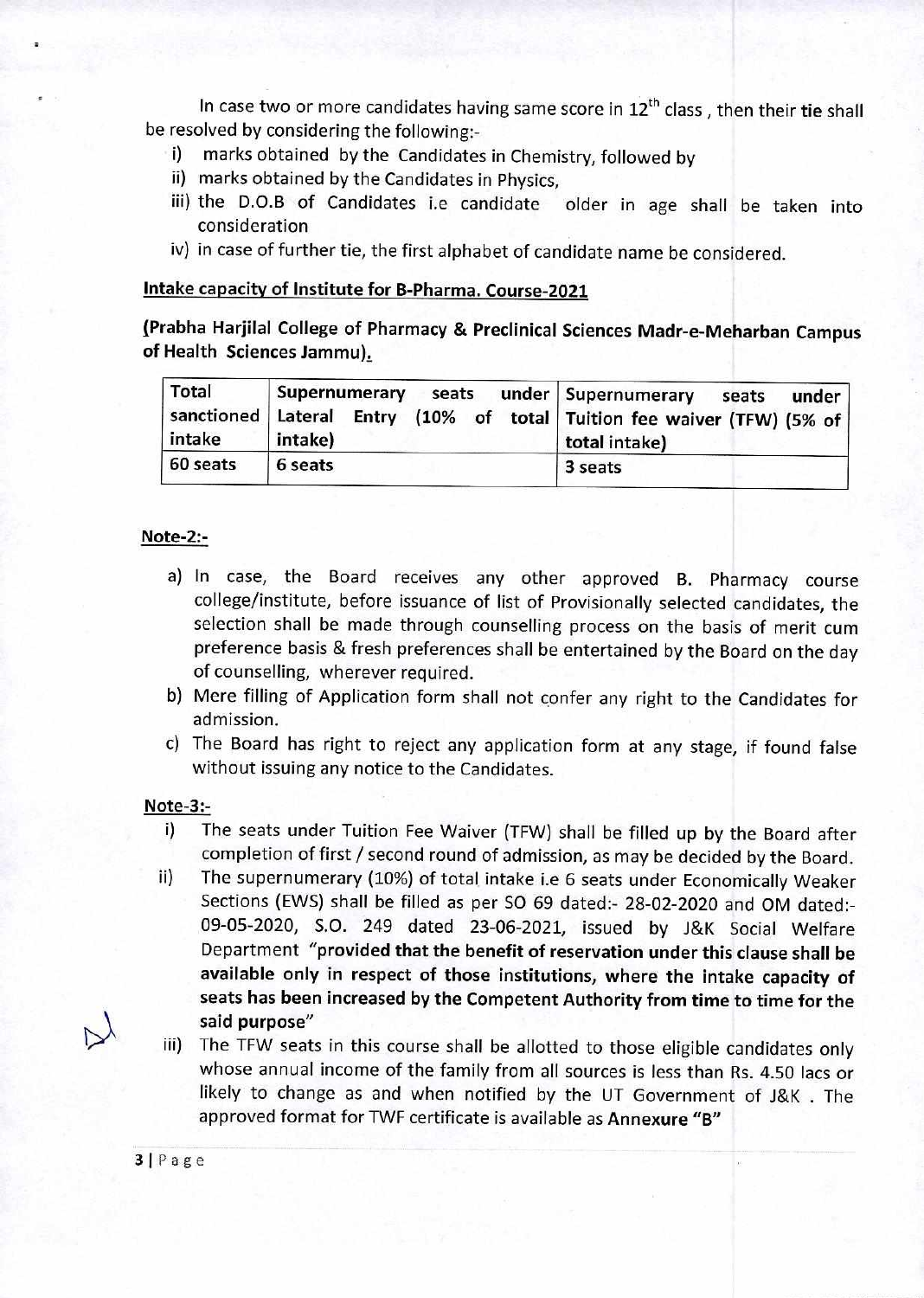iv) The category seats shall be allotted in Govt. Institutions only and not in the Pvt. Institutions.

E&O E

**(Dr. Sunil Gupta) Controller of Examinations, J&K BOPEE** 

#### No: BOPEE/Exam.-19 /2021 Dated: 01 -09-2021

Copy to the :-

- 1) Financial Commissioner (Additional Chief Secretary), Health & Medical Education Department J&K Government
- 2) Principal Secretary to the Hon'ble Governor, Union Territory, J&K.
- 3) Principal Secretary to the Hon'ble Governor, Union Territory, Ladakh.
- 4) Commissioner/Secretary to Government General Administration Department, Civil Secretariat, Jammu/Srinagar.
- 5) Secretary to Government ARI and Training's Department, Civil Secretariat, Jammu/Srinagar.
- 6) Director Information for publication of the notification in two leading English newspapers of Srinagar and Jammu each having largest circulation preferably in Daily Excelsior for Jammu & Greater Kashmir for Srinagar newspapers .
- 7) Secretary, J&K BOPEE Srinagar.
- 8) Secretary Sports Council, J&K, Jammu with the remarks to kindly send the list of eligible Sports Category candidates along with Sports points by or before 20th Sept. 2021 upto 4:00 P.M after that no Sports points shall be entertained.
- 9) Director, Doordarshan Kendra, Srinagar/Jammu/Leh/Kargil for favour of wide publicity through daily news bulletin.
- 10) Director, All India Radio, Srinagar/Jammu/Ladakh and Doordarshan, Srinagar/Jammu/Ladakh for favour of wide publicity through daily news bulletin.
- 11) President, J&K Paramedical Council, (GMC) Jammu for information.
- 12) Vice-President , J&K Paramedical Council, (GMC) Srinagar for information.
- 13) Registrar, J&K Paramedical Council, (GMC) Jammu for information.
- 14) Director, Prabha Harjilal College of Pharmacy & Para-clinical Sciences Madr-e-Meharban Campus of Health Sciences Jammu for information (e-mail: mem.in.health@gmail.com).
- 15) General Manager, Government Printing Press, Jammu for information with the request to publish the Notification in extra ordinary issue of Government Gazette.
- 16) F.A/CAO, BOPEE for information.
- 17) Deputy Secretary (Legal), J&K BOPEE.
- 18) Additional Advocate General/standing Council J&K BOPEE Jammu/Srinagar.
- 19) Pvt. Secretary to Chairman, BOPEE for information of the Chairman.
- 20) IT Section to upload on website.
- 21) P.A to Members J&K BOPEE for information of the members.
- 22) Office file.

 $4|Page$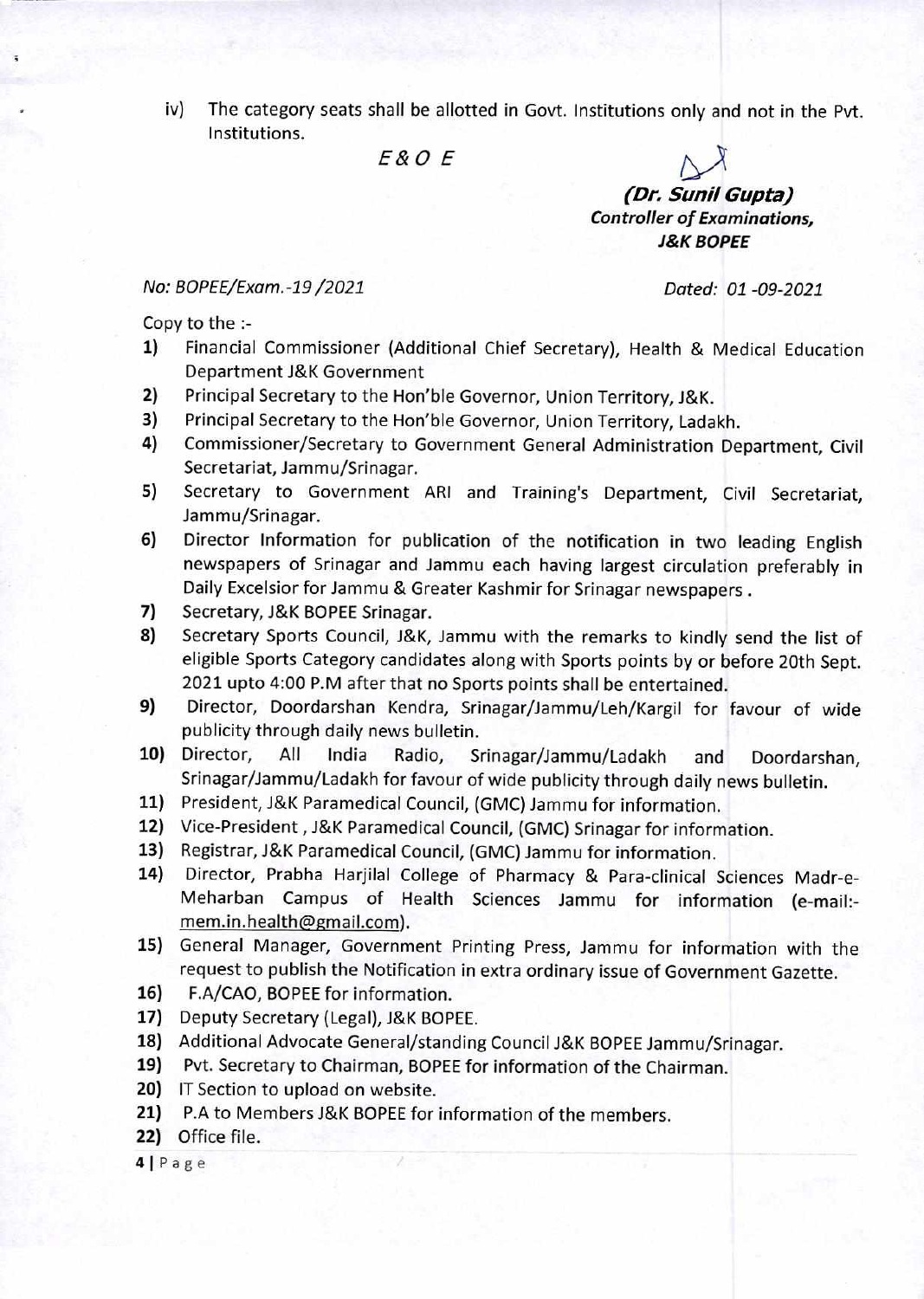#### Annexure:-A to the Notification No:-82-BOPEE of 2021 dated :-01-09-2021.

THE J&K BOARD OF PROFESSIONAL ENTRANCE EAMINATIONS

Tele/Fax: 0194-2433760, 2433590, 2437647 (Srinagar): 0191-2479371, 2470102 (Jammu) Website: http://www.jakbopee.org, Email: helpdeskjkbopee@gmail.com



|                                             |  |                                 |                            |                                                                                                                                                               | REGISTRATION/PREFRENCE FORM FOR B.PHARMA COURSE 2021                                                                                                                                                                                                                                                                                                 |                               |                   |
|---------------------------------------------|--|---------------------------------|----------------------------|---------------------------------------------------------------------------------------------------------------------------------------------------------------|------------------------------------------------------------------------------------------------------------------------------------------------------------------------------------------------------------------------------------------------------------------------------------------------------------------------------------------------------|-------------------------------|-------------------|
| Name of the Candidate:-                     |  |                                 |                            |                                                                                                                                                               |                                                                                                                                                                                                                                                                                                                                                      |                               |                   |
| <b>Father Name:-</b>                        |  |                                 |                            |                                                                                                                                                               |                                                                                                                                                                                                                                                                                                                                                      |                               |                   |
| D.O.B                                       |  |                                 |                            |                                                                                                                                                               |                                                                                                                                                                                                                                                                                                                                                      |                               | <b>PHOTOGRAPH</b> |
| Candidate belonging to UT of                |  |                                 | 1. J&K<br>2. Ladakh (      |                                                                                                                                                               |                                                                                                                                                                                                                                                                                                                                                      |                               |                   |
| <b>Mobile No:-</b>                          |  |                                 |                            | E mail Id:-                                                                                                                                                   |                                                                                                                                                                                                                                                                                                                                                      |                               |                   |
| Whether eligible for B.Pharma lateral entry |  |                                 |                            |                                                                                                                                                               |                                                                                                                                                                                                                                                                                                                                                      | Yes/No                        |                   |
| <b>Eligible for Tution Fee Waiver</b>       |  |                                 |                            |                                                                                                                                                               |                                                                                                                                                                                                                                                                                                                                                      | Yes/No                        |                   |
| Qualification :-                            |  |                                 |                            |                                                                                                                                                               |                                                                                                                                                                                                                                                                                                                                                      |                               |                   |
| a) For B. Pharma. Later Entry :-            |  |                                 |                            |                                                                                                                                                               |                                                                                                                                                                                                                                                                                                                                                      |                               |                   |
| S No                                        |  | <b>Examination passed</b>       |                            | <b>Marks obtained</b>                                                                                                                                         |                                                                                                                                                                                                                                                                                                                                                      | Max marks                     | %age              |
|                                             |  |                                 |                            |                                                                                                                                                               |                                                                                                                                                                                                                                                                                                                                                      |                               |                   |
| b) For B. Pharma                            |  |                                 |                            |                                                                                                                                                               |                                                                                                                                                                                                                                                                                                                                                      |                               |                   |
| S No                                        |  | <b>Examination passed</b>       | <b>Marks obtained</b>      |                                                                                                                                                               |                                                                                                                                                                                                                                                                                                                                                      | Max marks                     | %age              |
| $\mathbf{1}$                                |  |                                 |                            |                                                                                                                                                               |                                                                                                                                                                                                                                                                                                                                                      |                               |                   |
| 12th class                                  |  |                                 |                            |                                                                                                                                                               |                                                                                                                                                                                                                                                                                                                                                      |                               |                   |
| Whether PCB or PCM or PCMB                  |  | PCB                             |                            | <b>PCM</b>                                                                                                                                                    |                                                                                                                                                                                                                                                                                                                                                      | <b>PCMB</b>                   |                   |
| If PCB, then marks obtained in              |  |                                 |                            |                                                                                                                                                               |                                                                                                                                                                                                                                                                                                                                                      |                               |                   |
| 1. Physics                                  |  | 2. Chemistry                    |                            |                                                                                                                                                               | 3. Biology                                                                                                                                                                                                                                                                                                                                           |                               |                   |
|                                             |  |                                 |                            |                                                                                                                                                               |                                                                                                                                                                                                                                                                                                                                                      |                               |                   |
| If PCM, then marks obtained in              |  |                                 |                            |                                                                                                                                                               |                                                                                                                                                                                                                                                                                                                                                      |                               |                   |
| 1. Physics                                  |  | 2. Chemistry                    |                            |                                                                                                                                                               | 3. Math                                                                                                                                                                                                                                                                                                                                              |                               |                   |
| If PCMB, then marks obtained in             |  |                                 |                            |                                                                                                                                                               |                                                                                                                                                                                                                                                                                                                                                      |                               |                   |
| 1. Physics                                  |  |                                 | 2. Chemistry<br>3. Biology |                                                                                                                                                               |                                                                                                                                                                                                                                                                                                                                                      | 4. Math                       |                   |
|                                             |  |                                 |                            |                                                                                                                                                               |                                                                                                                                                                                                                                                                                                                                                      |                               |                   |
| <b>Colleges Prefrencess</b>                 |  | 1                               |                            |                                                                                                                                                               | 2                                                                                                                                                                                                                                                                                                                                                    |                               |                   |
|                                             |  | 3                               |                            |                                                                                                                                                               |                                                                                                                                                                                                                                                                                                                                                      | 4                             |                   |
| <b>Decleration:-</b>                        |  |                                 |                            |                                                                                                                                                               |                                                                                                                                                                                                                                                                                                                                                      |                               |                   |
| 01-09-2021.                                 |  |                                 |                            | candidature or selection/admission to the course without any notice.<br>Note:-1. Mere filling up of application form shall not confer any right of admission. | I hereby declare that all statements made above are true, to the best of my knowledge and belief. In the event of<br>any information being found false or incorrect before or after examination, the J&K BOPEE shall cancell my<br>2. I agree with the terms & conditions laid down by Board in Admission Notification No: 82-BOPEE of 2021 dated :- |                               |                   |
|                                             |  |                                 |                            |                                                                                                                                                               |                                                                                                                                                                                                                                                                                                                                                      |                               |                   |
|                                             |  | Place/Date                      |                            |                                                                                                                                                               |                                                                                                                                                                                                                                                                                                                                                      | <b>Signature of candidate</b> |                   |
|                                             |  | Details of documents attached:- |                            |                                                                                                                                                               |                                                                                                                                                                                                                                                                                                                                                      |                               |                   |